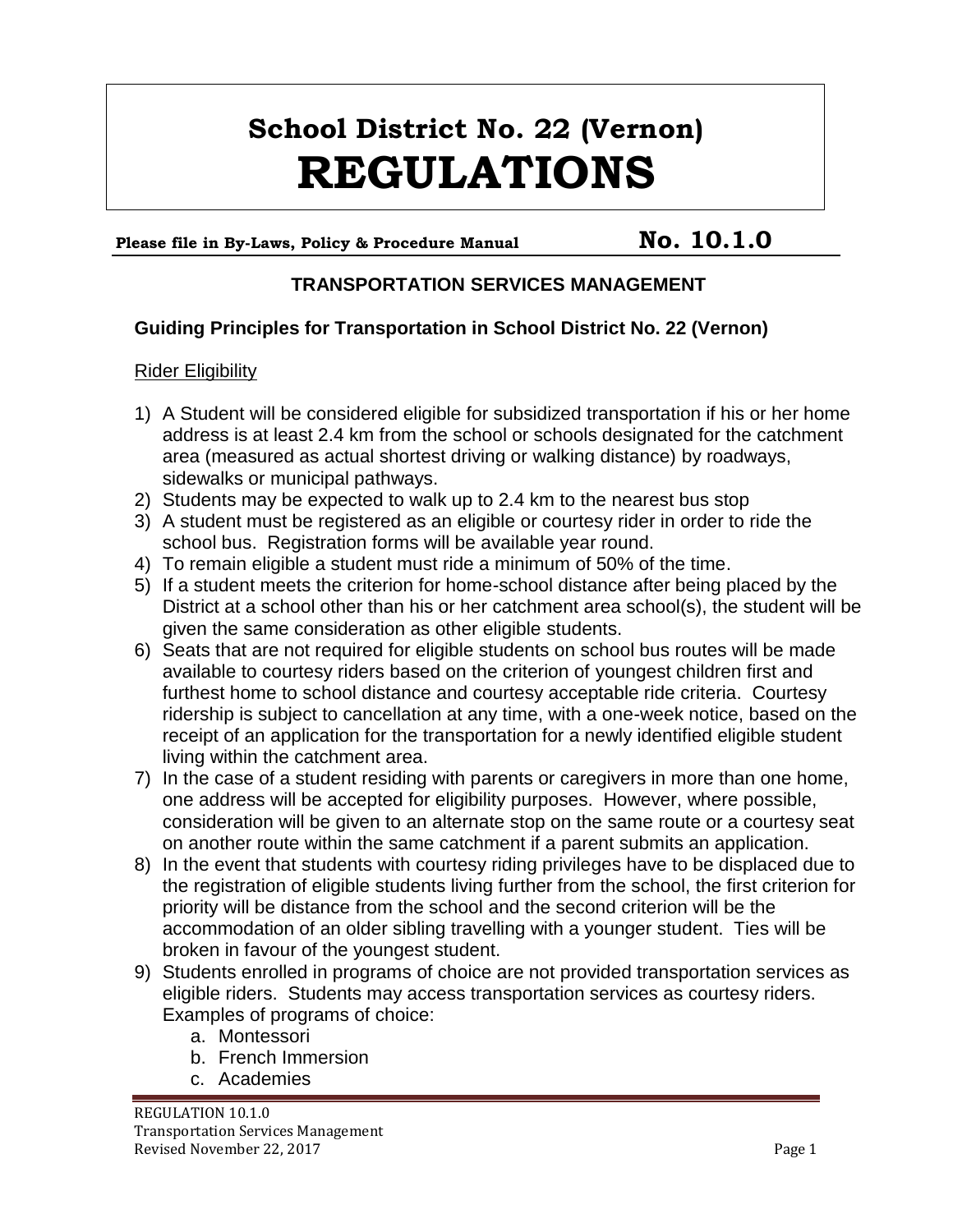10) All riders must abide by the District Code of Conduct.

## Routes

- 1) Transportation routes will be established to operate within the operating budget. The Board may establish a user fee within the operating budget each May.
- 2) Routes will be established to ensure transportation for those students living outside the walk limit in the Rider Eligibility, point one.
- 3) Priority will be given to those living farthest away from the school in order to ensure legal capacity of the bus provides for available seating.
- 4) School bus routes are established by the Board through the Supervisor of Transportation Services on the basis of safety, efficiency of service, and environmental impact for students who meet the criteria for eligibility.
- 5) Route changes must be approved by the Supervisor of Transportation Services or delegate. Bus stops (for any one bus) should be spaced not less than one (1) km apart. Supervisor of Transportation Services shall locate the stops to ensure maximum safety and efficiency. Consideration may be given to have bus stops spaced closer on rural roads with speed limits above 60 km/hour.
- 6) A minimum of fourteen (14) eligible students is required for the establishment of a bus route. A route extension may be considered depending upon the number of eligible students living beyond a bus stop. Road conditions, availability of turn around, impact on existing run schedule will be considered by the Supervisor of Transportation in discussion with the transporting driver before approval is given.
- 7) Where possible, routes will be designed to minimize the time students spend on a bus with an upper limit of sixty (60) minutes as a guideline
- 8) Where possible students should be delivered to school not more than forty-five (45) minutes before their classes begin and should be on their way home not more than forty-five (45) minutes after their classes end.
- 9) Where reasonable, routes will be planned so that students are able to travel without having to transfer from one bus to another in a single direction.
- 10)If there are less than fourteen (14) eligible students for a bus route, the individual providing transportation of the student(s) to the catchment school may be eligible for transportation assistance payment based on mileage from the home address to the school.
- 11)Transportation assistance payments described in the above guideline are calculated currently at .20 cents per km plus .30 cents per child with a maximum of \$10.00 per day.
- 12)If a family has more than one student attending a given school, only one transportation assistance payment will be made.
- 13)If transportation or a transportation assistance payment is provided on behalf of a student on the wait list for his or her catchment area school and the invitation to return mid-year is declined in favour of a September entry, school bus transportation or the transportation assistance payment will be continued for the balance of the